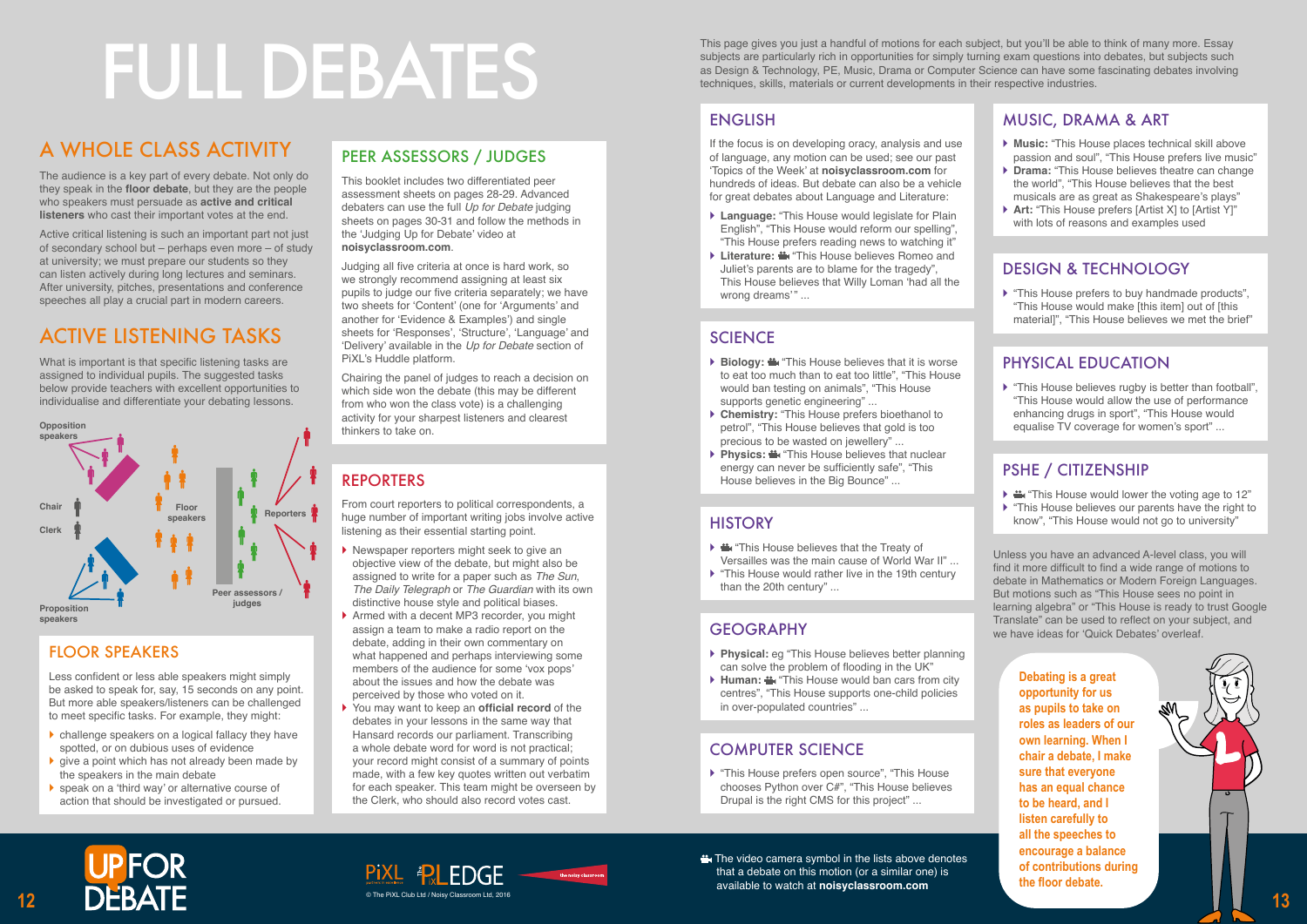

- ▶ next year's regional heats of the *Up for Debate* competition
- ▶ other competitions like the ESU Mace or Debating Matters



▶ university-run competitions (in aspirational locations like Oxford, Cambridge, Durham, Nottingham and Bristol)

▶ A classroom is fine, but give cocurricular activities a special feel by using a space students aren't in every day, like the library.







 $\blacktriangleright$  If your school has suitable outdoor spaces, they can be great debating venues in the

# WHERE? GOOD PLACES TO HOLD WHEN?

# CO-CURRICULAR DEBATES

# GOOD TIMES TO HOLD CO-CURRICULAR DEBATES



# AND, A BIT FURTHER AFIELD ...



- ▶ Organise a 'friendly' with the debating society in another local school – no need to keep it to 1 team per school; why not take 12 teams and hire a coach? We can help you find nearby schools who are also involved in debate.
- ▶ Local primary school pupils would love to see your debaters in action, and ask questions from the floor. More experienced debaters could even volunteer to run debating workshops for Year 5 and Year 6 pupils.
- ▶ Get in touch with your local council; they will often be happy to host an inter-school debate in their council chamber. You could even debate against local politicians and see whether they, too, are Up for Debate.

summer months!

# IN YOUR SCHOOL



#### **OTHER** FORMATS

# IN YOUR LOCAL COMMUNITY

iStock/Alberthep





*08:00*

*09:00*

*10:00*

# *11:00*

*12:00*

*13:00*

#### *07:00* BEFORE SCHOOL

*14:00*

*15:00*

*16:00*

*17:00*

Fed up of the *Today* programme? Why not have live debates in the '8.10 slot'! Or sit on the sofa for informal 'Breakfast News Club' debates.

> If some pupils are now finding extracurricular debate way more fun than writing essays, keep them on track with after-school revision clubs with GCSE or A-level topics used to help revision.

## FORM-TIME & ASSEMBLY

Build the bridges between co-curricular and core-curricular debate by getting everyone involved.

#### DROP-DOWN DAYS

Once your debate culture is really growing, an annual debate competition on a day off-timetable can be an amazing experience **Club** members or older debaters can help judge. See page 14 for ideas on organisation.

LUNCHTIME **CLUBS** With lunch breaks

shorter than ever, it can be difficult to hold a debate club at lunch, but our 25-minute format on page 4 is just what you need. Bring sandwiches and start on time to leave as much time as possible for the floor debate.

# AFTER-SCHOOL

This model provides you with the most time for in-depth debates and for training activities. Read our case study on pages 16-17 for more ideas. Or open it to the community and other schools as a Saturday club.

Get them while they're young, and use your top Year 9/10 debaters to run an induction day for new pupils using debate.



**OCT**



















## YEAR 7 INDUCTION

Check our list of external competitions on page 15 for details of other debate programmes like the ESU Schools Mace and Debating Matters. You will need to **register in the summer term** for some of these.

#### UP FOR DEBATE

We'll be back from September, with training on use of debate in both curricular and co-curricular settings (and a refreshed set of resources) in advance of next year's competition in the spring term. Will you start with a club, or our new scheme of work?

# EXAM PREPARATION

#### GRAND FINALES

Our second *Up for Debate* final will take place in the summer. Whether or not you reach it, why not have an end of year debate final in school?

# HOLIDAY

Can't wait until August? World Schools Debate Academy takes place in Slovenia in late June / early July. See page 18 for info.